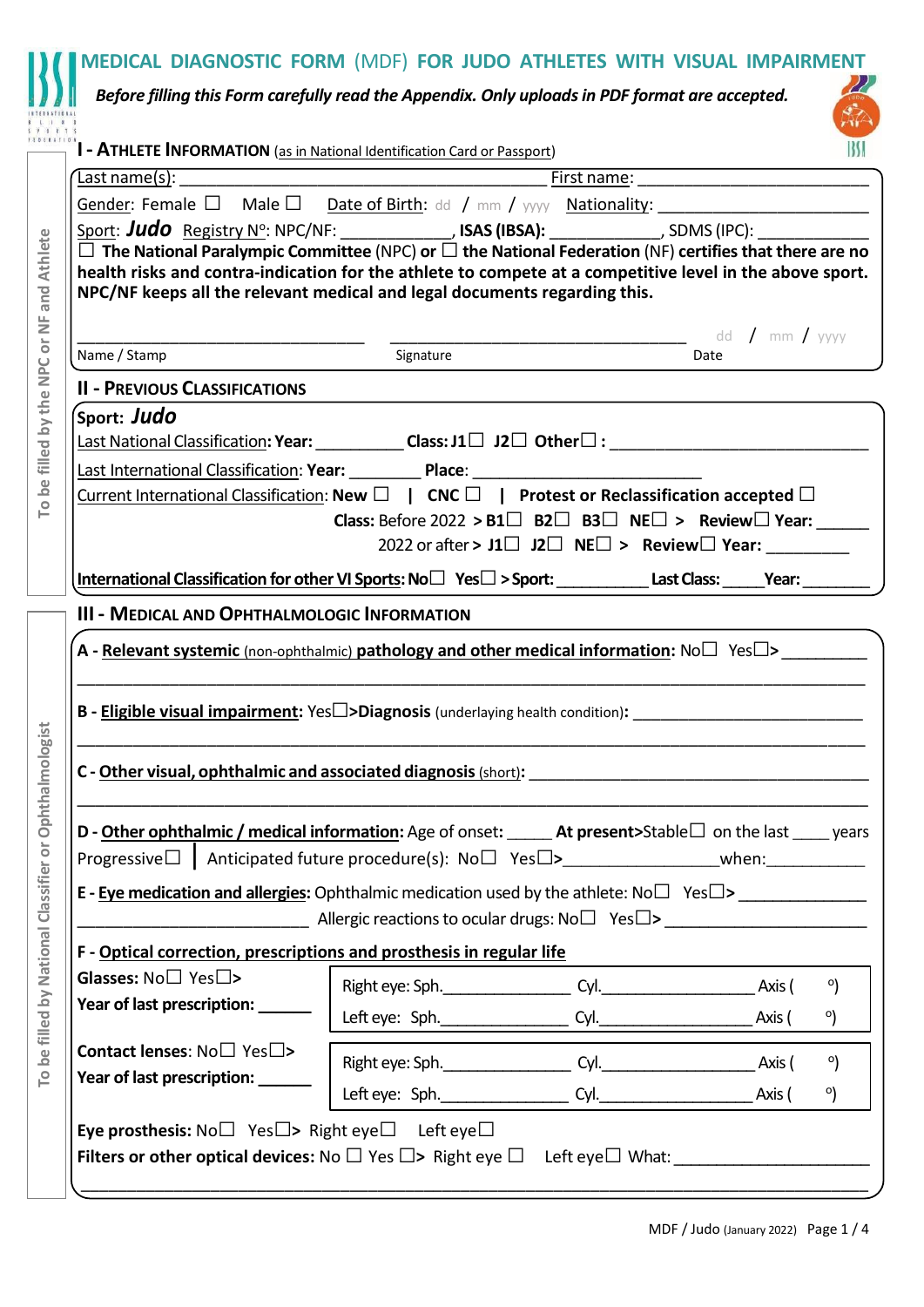**Athlete last name**\_\_\_\_\_\_\_\_\_\_\_\_\_\_\_\_\_ **ISAS (IBSA)** \_\_\_\_\_\_\_\_\_\_\_

| Measurement Method: LogMAR $\Box$                                                                                                                                                                             |            |                                                                                                                       | <b>Visual Acuity</b> | <b>Right Eye</b>      | Left Eye                         | Binocular      |            |
|---------------------------------------------------------------------------------------------------------------------------------------------------------------------------------------------------------------|------------|-----------------------------------------------------------------------------------------------------------------------|----------------------|-----------------------|----------------------------------|----------------|------------|
| Snellen $\square$                                                                                                                                                                                             |            |                                                                                                                       | Without correction   |                       |                                  |                |            |
|                                                                                                                                                                                                               |            |                                                                                                                       | With correction      |                       |                                  |                |            |
|                                                                                                                                                                                                               |            |                                                                                                                       |                      |                       |                                  |                |            |
| Updated correction used for testing VA:                                                                                                                                                                       |            |                                                                                                                       |                      |                       |                                  |                |            |
| Glasses $\Box$ Contact lenses $\Box$ , Trial lenses $\Box$ >                                                                                                                                                  |            |                                                                                                                       |                      |                       |                                  |                | $^{\circ}$ |
| as in $F$                                                                                                                                                                                                     |            |                                                                                                                       |                      |                       |                                  | $\circ$        |            |
| <b>Comments: Comments: Comments: Comments:</b>                                                                                                                                                                |            |                                                                                                                       |                      |                       |                                  |                |            |
| H - Visual Fields (Mandatory to test each eye separately and for Goldmann also in binocular vision. All graphics must be uploaded.                                                                            |            |                                                                                                                       |                      |                       |                                  |                |            |
|                                                                                                                                                                                                               |            |                                                                                                                       |                      |                       |                                  | (See Appendix) |            |
| Pupil diameter (valid $\geq 3$ mm): __________ mm Date: dd / mm / yyyy                                                                                                                                        |            |                                                                                                                       |                      |                       |                                  |                |            |
| <b>Equipment:</b> preferred is Goldmann $\Box$ Humphrey (FF120 test pattern) $\Box$ Octopus (07 test pattern) $\Box$                                                                                          |            |                                                                                                                       |                      |                       |                                  |                |            |
|                                                                                                                                                                                                               |            |                                                                                                                       |                      |                       |                                  |                |            |
| <b>Comments: Comments: Comments: Comments: Comments: Comments: Comments: Comments: Comments: Comments: Comments: Comments: Comments: Comments: Comments: Comments: Comments: Comments: Comme</b>              |            |                                                                                                                       |                      |                       |                                  |                |            |
| J - Other tests and reports added to this MDF to support the Eligible Impairment and the Minimum Impairment                                                                                                   |            |                                                                                                                       |                      |                       |                                  |                |            |
| <b>Criteria for Judo competitions:</b> $No \Box$ Yes $\square$ >what (check boxes in the tables: 1. Pathologic areas, and 2. Tests Added) (see Appendix):                                                     |            |                                                                                                                       |                      |                       |                                  |                |            |
| Right eye $\Box$ Left eye $\Box$ Both eyes $\Box$                                                                                                                                                             |            | Table 2 - Medical tests and documents                                                                                 |                      |                       |                                  |                |            |
| Table 1 - Pathologic areas                                                                                                                                                                                    |            | Medical report only                                                                                                   |                      | <b>ERG</b>            |                                  |                |            |
| Anterior segment                                                                                                                                                                                              |            | Anterior segment colour photo                                                                                         |                      | <b>Multifocal ERG</b> |                                  |                |            |
| Macular retina                                                                                                                                                                                                |            | Fundus colour photo                                                                                                   |                      | Pattern ERG           |                                  |                |            |
| Peripheral retina                                                                                                                                                                                             |            | Retinal fluoresceine angiography                                                                                      |                      | <b>Full field ERG</b> |                                  |                |            |
| Optic nerve                                                                                                                                                                                                   |            | Ocular echography                                                                                                     |                      | <b>VEP</b>            |                                  |                |            |
| Cortical / neurologic disease                                                                                                                                                                                 | <b>OCT</b> |                                                                                                                       |                      | Pattern VEP           |                                  |                |            |
|                                                                                                                                                                                                               |            | Macular OCT                                                                                                           |                      |                       | Pattern VEP with objective VA    |                |            |
| Other:                                                                                                                                                                                                        |            |                                                                                                                       |                      |                       |                                  |                |            |
|                                                                                                                                                                                                               |            |                                                                                                                       |                      |                       |                                  |                |            |
|                                                                                                                                                                                                               |            |                                                                                                                       |                      |                       |                                  |                |            |
|                                                                                                                                                                                                               |            |                                                                                                                       |                      |                       |                                  |                |            |
|                                                                                                                                                                                                               |            |                                                                                                                       |                      |                       |                                  |                |            |
|                                                                                                                                                                                                               |            |                                                                                                                       |                      |                       | Axis (                           |                | $^{\circ}$ |
| <b>Comments: Comments:</b><br>I - <b>Optical correction when competing</b> (Mandatory if the athlete wears optical correction, filters or other devices:)<br><b>Contact lenses:</b> $No \Box \text{Yes} \Box$ |            |                                                                                                                       |                      |                       |                                  | $^{\circ}$     |            |
|                                                                                                                                                                                                               |            |                                                                                                                       |                      |                       |                                  |                |            |
|                                                                                                                                                                                                               |            |                                                                                                                       |                      |                       |                                  |                |            |
| <b>Prosthesis:</b> No $\square$ Yes $\square$ > Right $\square$ Left $\square$<br>Comments:                                                                                                                   |            | <u> 1980 - Johann Barn, mars ann an Catharin ann an t-Aonaichte ann an t-Aonaichte ann an t-Aonaichte ann an t-Ao</u> |                      |                       |                                  |                |            |
|                                                                                                                                                                                                               |            |                                                                                                                       |                      |                       |                                  |                |            |
|                                                                                                                                                                                                               |            |                                                                                                                       |                      |                       |                                  |                |            |
| $\Box$ According to NPC or NF (Frame I) the athlete has no contra indication or general health risk for the practice                                                                                          |            |                                                                                                                       |                      |                       |                                  |                |            |
|                                                                                                                                                                                                               |            |                                                                                                                       |                      |                       |                                  |                |            |
| of Judo at a competitive level<br>$\Box$ I confirm that the above ophthalmic information is accurate and updated                                                                                              |            |                                                                                                                       |                      |                       |                                  |                |            |
| I certify that there is no ophthalmologic risk or contra-indication for this athlete to compete in Judo                                                                                                       |            |                                                                                                                       |                      |                       |                                  |                |            |
| <b>IV - NATIONAL CLASSIFIER / OPHTHALMOLOGIST IDENTIFICATION</b>                                                                                                                                              |            |                                                                                                                       |                      |                       | Medical Specialty: Ophthalmology |                |            |
|                                                                                                                                                                                                               |            |                                                                                                                       |                      |                       |                                  |                |            |
|                                                                                                                                                                                                               |            |                                                                                                                       |                      |                       |                                  |                |            |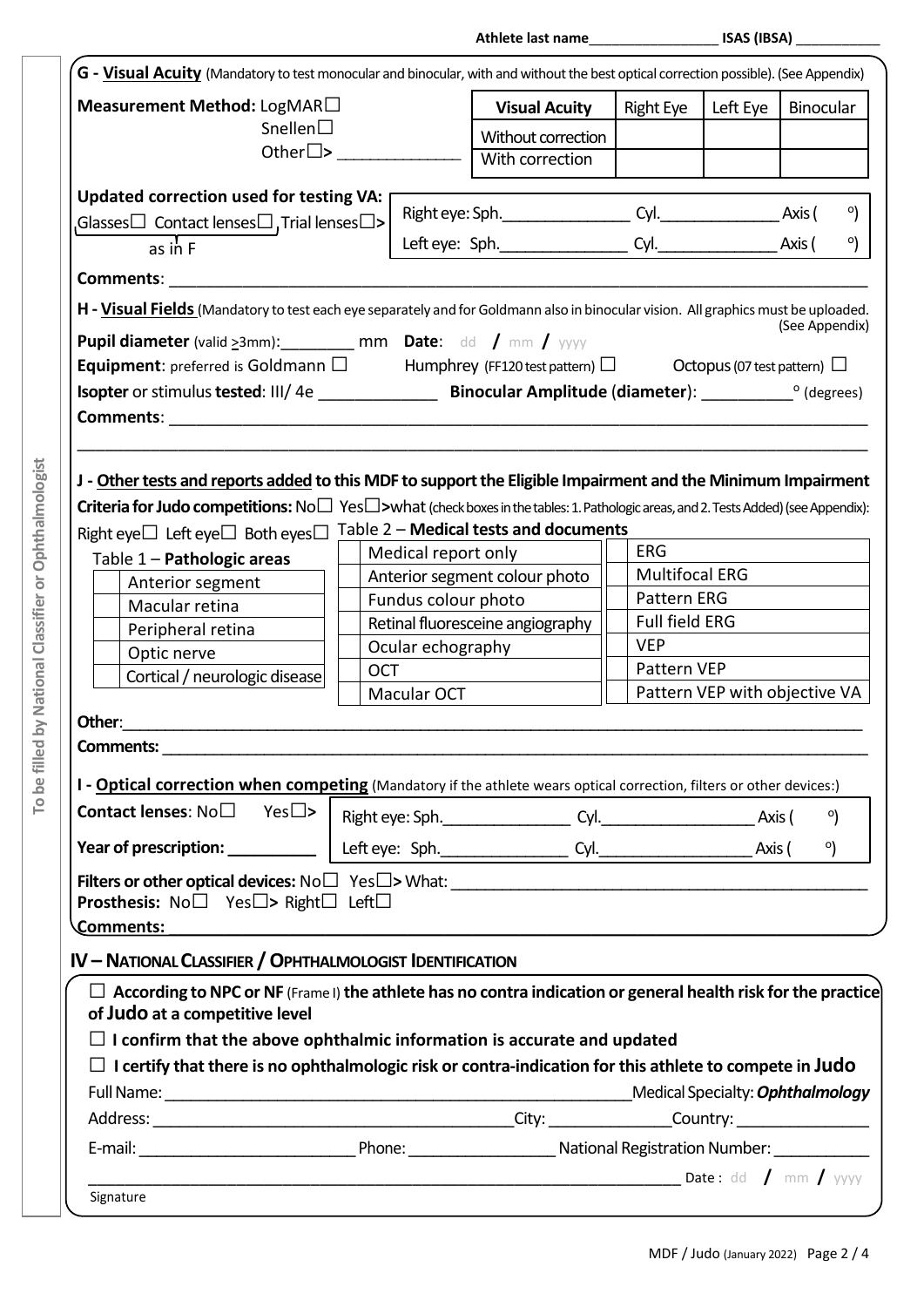## Appendix**: MEDICAL DIAGNOSTIC FORM** (MDF) **FOR JUDO ATHLETES WITH VISUAL IMPAIRMENT**

*Read carefully before filling the MDF and uploading the documents*. (This Appendix- **page 3 and 4, is not to be uploaded in ISAS**)

## *A – Important General Indications*

- Athletes without a valid classification are not allowed to compete in events credited by IPC and/or IBSA.
- It is up to the athlete and the National Paralympic Committee (NPC) and / or the National Federation (NF) to check there is no **General** Health risk or contra-indications for the athlete and to the opponent athletes, when competing in Judo.
- It is up to the athlete and the National Paralympic Committee (NPC) or the National Federation (NF) to provide enough evidence regarding the athlete's eligibility: - i.e. the **Permanent Eligible Impairment** and the **Minimum Impairment Criteria**. It should be clearly stated in the MDF showing the underlying health condition related with the eligible visual impairment and by an updated assessment of the visual acuity (VA) and/or the visual fields (VF) to give evidence of the minimum disability criteria. When required supportive medical documents other than the MDF must be provided.
- The MDF and other supportive medical documents must be in **English** and filled with **black ink** and **capital letters** (preferably type written) and all frames should be **fully completed**. It needs to be **signed and dated** by an ophthalmologist, as well by the NPC or the NF where it is indicated.
- All the supportive medical documents should have a medical report and it must be signed and show the athlete identification and the tested date. When the report is not in English, a type-written translation certified by the NPC or the NF must be added.
- The MDF, including the optical correction(s), and all other complementary medical documents must be **less than 1 year old.** All documents must be **uploaded in ISAS** (IBSA data base) **at least 42 days** (6 weeks) **before the first classification day** of the event where the athlete will be classified.
- All documents uploaded in ISAS must be **only in pdf** format. The medical exams/ graphics in colour need to be uploaded also in colour. The scans and uploads must be good quality and should respect the pages' sequence. The athlete's name and the date must be visible in all.
- Medical **documents required in a previous VI International Classification** need also to be uploaded in ISAS and follow the same rules and dates as above.
- When optical correction is changed for an athlete with a valid Classification it should be reported in due time and a re-classification is required. All the submission dates /periods and related documents apply.
- Documents not uploaded in ISAS in due time cannot be considered for the classification.
- Not correct, incomplete, outdated documents or incorrect uploaded in ISAS will be automatically refused.
- **Failing one of the above points excludesthe athlete** from the Classification list and schedule. The athlete cannot compete.
- An athlete who has 3 successive findings of Classification Not Completed (CNC) receives automatic sport class of Not Eligible (NE).

## *B - Medical and Technical Indications*

- Judo has **two competing VI Classes**: **J1 VA** (visual acuity) **equal or worse than 2.6 LogMAR**; and **J2 VA from 1.3 to 2.5 LogMAR** both included and/or **VF** (visual field) **diameter equal or less than 60<sup>o</sup> .** VA and VF are considered **in binocular vision with the best updated optical correction,** unless there is proven evidence that monocular vision is better. The head position giving the best vision is the one to be tested.
- The permanent **VI Eligible Impairment**, with the **underlying health condition** (diagnosis) needs to be clearly written in the MDF. Generic terms like low vision and amblyopia alone are not accepted for Judo classification. The MDF needs also to show a visual health condition compatible to the **Minimum Impairment Criteria** (VA 1.3 LogMAR and/or VF equal or less than 60° diameter, both in binocular vision).
- **Refractive errors** without any other pathology are no longer considered as an Eligible VI Impairment. The IPC transitional rules apply here and the potential New Judo athletes with a refractive error without evidence of other pathology are not accepted for classification.
- **Ifthe vision improves** and/or**the optical correction changes –** in particular the correction used at competition,**the athlete must declare it** before (6 weeks) any competition, even when the athlete already has a valid classification**.** An updated classification will be set**.**
- **VA assessment**: Judo classification is based on binocular VA, but it is mandatory that the MDF shows the **binocular visual acuity and the monocular vision from the independent eyes**, alltested **without and with the updated optical correction,** and on the **head position giving the best vision.** When possible, use a LogMAR chart to test VA. A second choice is the Snellen decimal chart. (For Snellen LogMAR conversion use: [\(https://www.myvisio](https://www.myvisiontest.com/)ntest.com/)
- **VF assessment**: Judo athletes can be eligible based on the binocular visual fields. When it applies, the **binocular Visual Fields** must be tested and analysed.
- Equipment's accepted to test the VF are only the **Goldmann Perimeter** (preferred) with **III/4e stimulus,** testing-**at least 80<sup>o</sup> range** (radius); the **Humphrey Field Analyzer with FF120 pattern test**, with **III4e stimulus** (intensity of 10dB) in the full range test; or the **Octopus with 07 pattern test**, also tested with **III4e stimulus** (intensity of 10dB) and full range test. Tests with other equipment, different pattern tests, different stimulus or smaller ranges will be refused. The **head position is the one giving the best fields.**
- Only visual fields tested with a **pupillary diameter of 3mm or over** can be considered **valid**. When there is a smaller pupil a specific and detailed report by the ophthalmologist must be added, to be considered by the classification panel.
- **In all** of the allowed equipment, independent fields from the **right eye and from the left eye must be tested separately**. For the **Goldmann a binocular visual field** tested with both eyes open is also **mandatory**. To calculate the binocular visual field with the graphics from the automatic perimeters**,** overlap the tests from the right and the left eye. Consider the largest **diameter** (not the radius) **in binocular vision**, in any of the axis crossing the fixation point, adding all the seeing areas even if interspaced by scotomas (Areas only seen by one eye are considered inside the binocular vision).
- Results and all the technical data about the VF should be written in the MDF, and the graphics uploaded with a good scan (pdf).
- Depending on the pathology smaller range fields (30, 24 or 10 degrees) can be added.